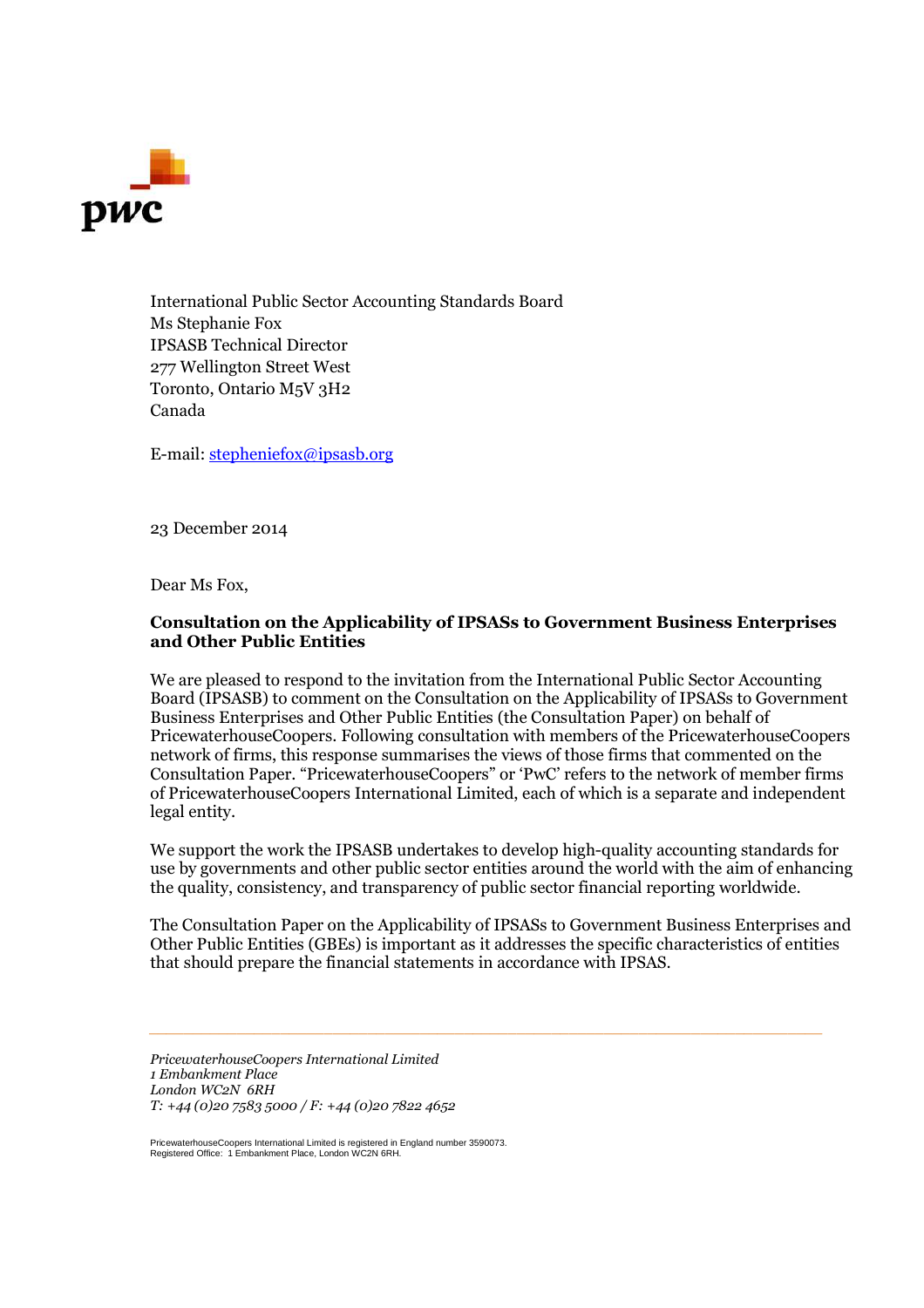

We agree that Option (1a) proposed by the IPSASB, which describes the characteristics of public sector entities for which IPSASs are intended, without giving a definition of GBEs, is the best approach. We do however raise some recommendations in order to enhance consistency in application of the principles described under Option (1a).

If you would like to discuss any of these points in more detail, please contact Jan Sturesson  $((+46)$  10 212 99 39), Jean-Louis Rouvet  $((+33)$  1 56 57 85 78), Patrice Schumesch  $((+32)$  2 710 40 28), or Tony de Bell ((+44) 20 7213 5336).

Yours sincerely,

Priendehaun Leapers

PricewaterhouseCoopers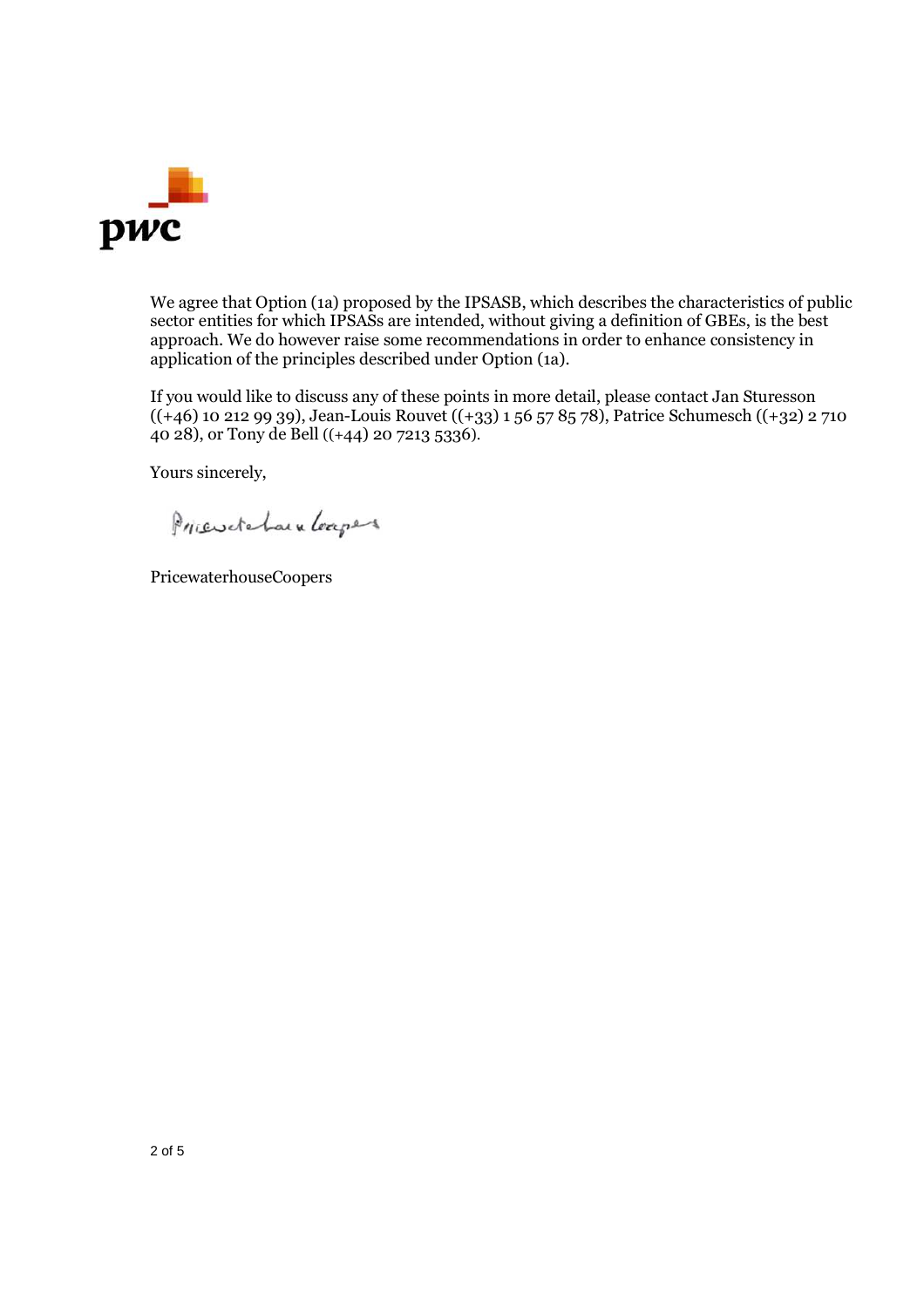## **Background and IPSASB preliminary view**

The IPSASB has considered two main approaches to its policy on public sector entities for which it is developing accounting standards and on GBEs:

1. Describing the characteristics of public sector entities for which IPSASs are intended. Under this approach, GBEs would not be defined. There are two options within this approach:

(1a) Using IPSASB's current and developing terminology; or (1b) Using Government Finance Statistics (GFS) reporting guidelines and explanatory guidance;

or

2. Modifying the current definition of a GBE is IPSAS 1, in order to resolve problems in its application. This could be done in two ways:

(2a) Clarifying the current definition of a GBE; and/or (2b) Narrowing the existing definition of a GBE.

The IPSASB has expressed a unanimous preliminary view (PV) that Approach (1) is the best way forward. A majority of IPSASB members expressed a PV on support for Option (1a).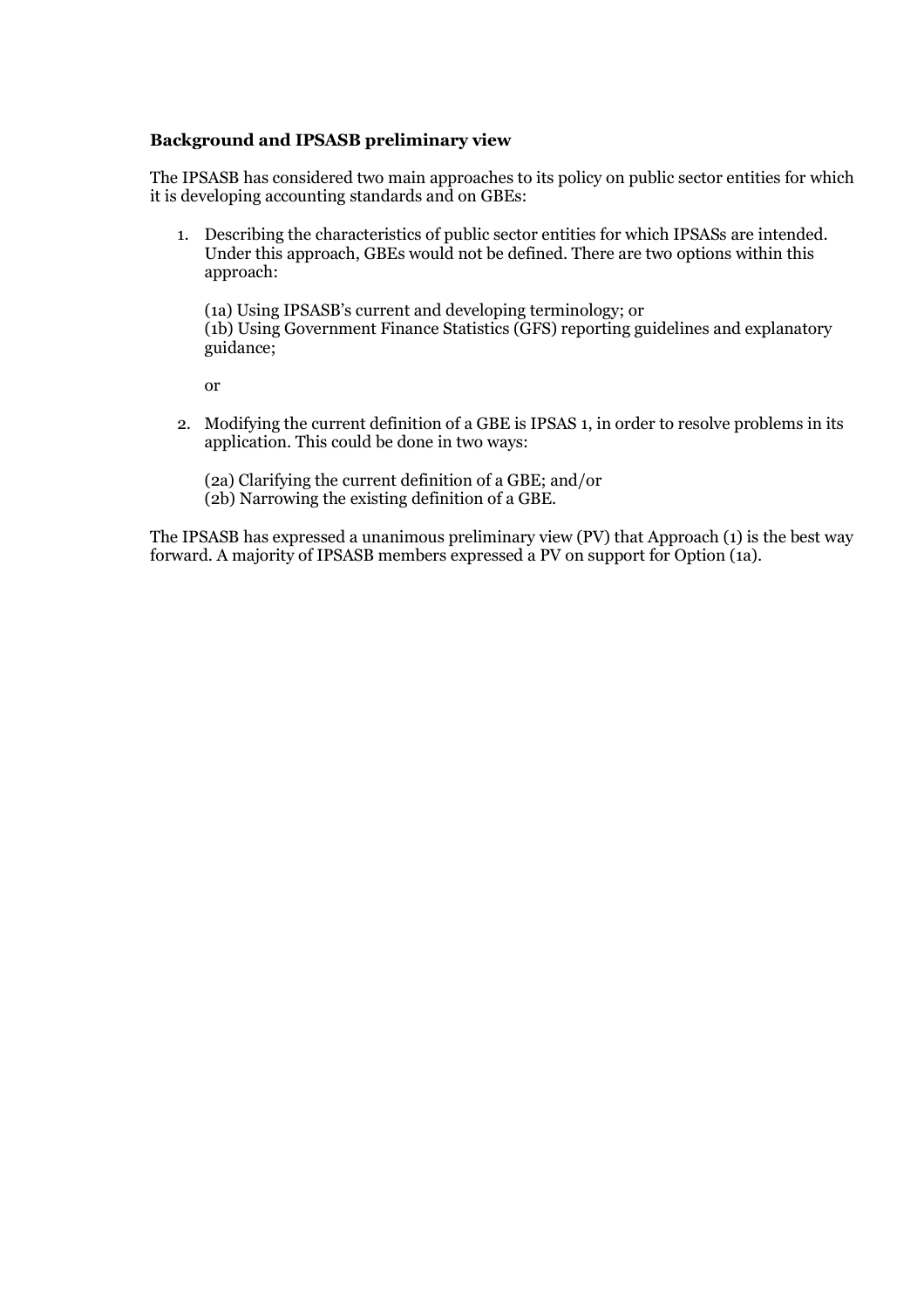## **1. Do you agree with the IPSASB's preliminary view? If so, do you prefer Option 1a or Option 1b? Please give the reasons for your view.**

We agree with the overall discussion set out in the Consultation Paper.

We acknowledge the role of regulators and other relevant authorities in each jurisdiction in determining which entities should be required to prepare general purpose financial statements and the suite of accounting standards to be applied.

Requirements for the application of accounting standards in the public sector vary from country to country. Some regulators and other relevant authorities prefer to specifically define which organisations should prepare general purpose financial statements. Others prefer to leave space for judgement on the classification of entities and the applicability of rules for preparing general purpose financial statements.

We believe, however, that regulators and other relevant authorities should - in making their determination - follow a unique framework which clarifies the scope of IPSAS. We therefore consider that the high-level description of organisations to which IPSASs are applicable would better fit this objective and therefore agree that Approach (1) is the best way forward. This option suggests describing the characteristics of public sector entities for which IPSASs are intended. Under this approach GBEs would not be defined.

Within Approach 1, we agree with the IPSASB's view and support Option (1a), which relies on the current and developing IPSASB literature, including the Conceptual Framework, to provide high-level characteristics of public sector entities.

We generally support aligning accounting standards with GFS where relevant and to the extent the overarching objective of developing high-quality accounting standards is still met. Notwithstanding this general support, in order to reduce unnecessary inconsistencies and avoid the burden of dual reporting by governments, we do not believe that importing GFS reporting guidelines and explanatory guidance in the IPSAS literature for this specific purpose is desirable.

We also suggest the following amendments, which in our view would enhance consistency in the way the definition of the scope of entities which need to adopt IPSASs would be applied:

- 1) The general description of the characteristics of the organisations to which IPSASs should apply should be accompanied by illustrative examples, which would clarify those circumstances in which application of IPSASs would be appropriate along the spectrum discussed in paragraphs 2.1 and 2.2 of the Consultation Paper. Application of the principles requires judgment but illustrative examples should in our view at least aim at eliminating inconsistencies in application for entities that are far from each other along the spectrum. The discussion in paragraphs 2.1 and 2.2 is useful in that regard and a more elaborated discussion should form part of the final illustrative guidance.
- 2) Paragraph 6.8 of the Consultation Paper suggests a text describing the characteristics of the public sector entities following Option (1a) as proposed by the IPSASB. Paragraphs 6.9 to 6.11 provide additional guidance.

We draw your attention to the last part of the text included under paragraph 6.8 (b): "IPSASs are designed to apply to entities that… (b) … do not have capital providers that are seeking a return on their investment or a return of the investment." Characteristic (b) indicates how activities are funded and addresses the objective of the resource providers. We agree that the primary objective of the entity should be to provide a public service (as described under paragraph 6.8 (a)), but there may be instances where resource providers